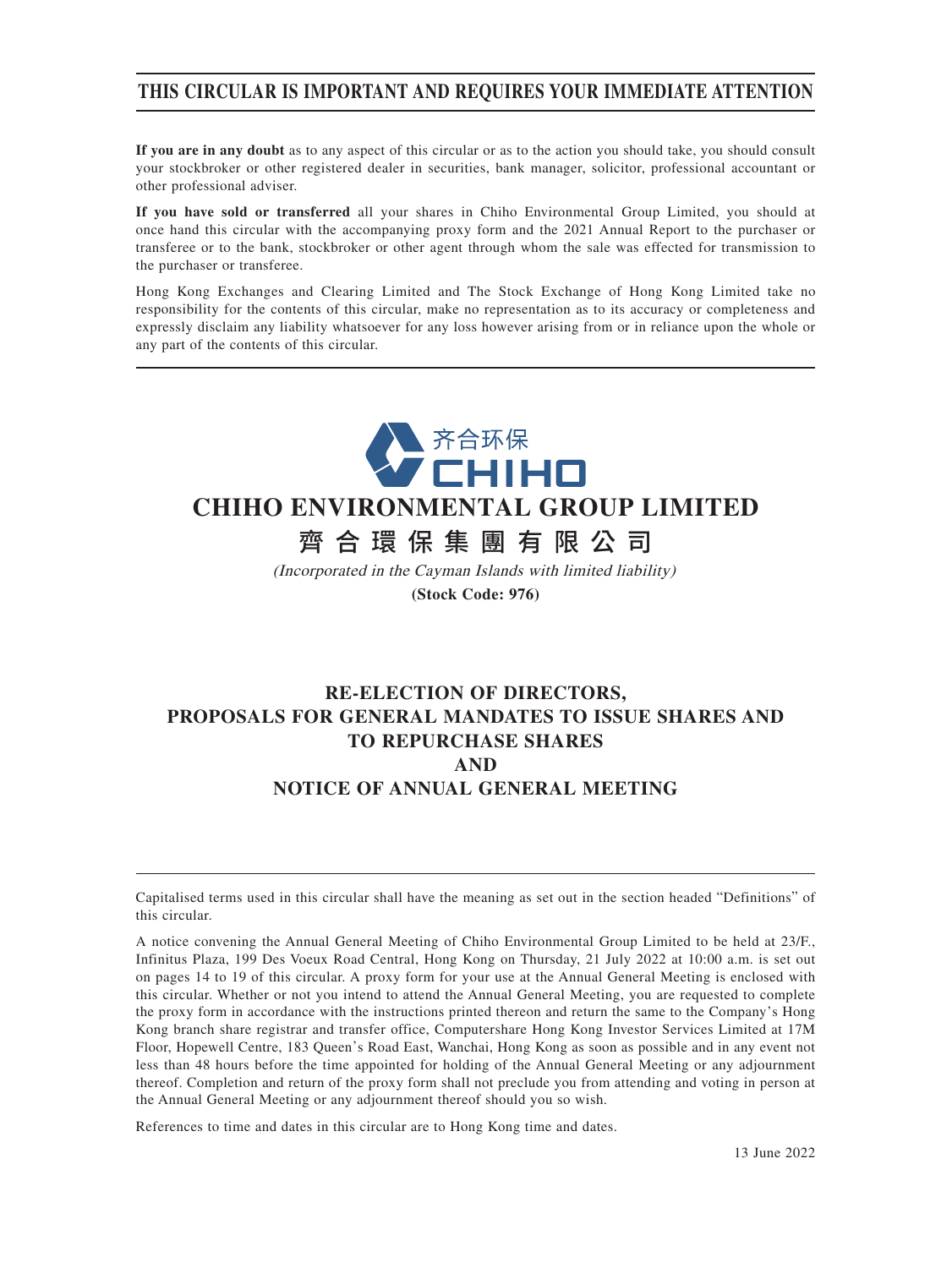# **CONTENTS**

# Page

|                                                                                                                               | $\mathbf{1}$   |
|-------------------------------------------------------------------------------------------------------------------------------|----------------|
| <b>Letter from the Board</b>                                                                                                  |                |
|                                                                                                                               | $\mathcal{E}$  |
|                                                                                                                               | $\overline{4}$ |
|                                                                                                                               | $\overline{4}$ |
|                                                                                                                               | 5              |
|                                                                                                                               | 5              |
| Voting by way of poll $\dots \dots \dots \dots \dots \dots \dots \dots \dots \dots \dots \dots \dots \dots \dots \dots \dots$ | 6              |
|                                                                                                                               | 6              |
|                                                                                                                               | 6              |
|                                                                                                                               | $\tau$         |
| Appendix II – Details of Directors proposed                                                                                   |                |
| to be re-elected at the Annual General Meeting                                                                                | 10             |
| Appendix III – Notice of Annual General Meeting                                                                               | 14             |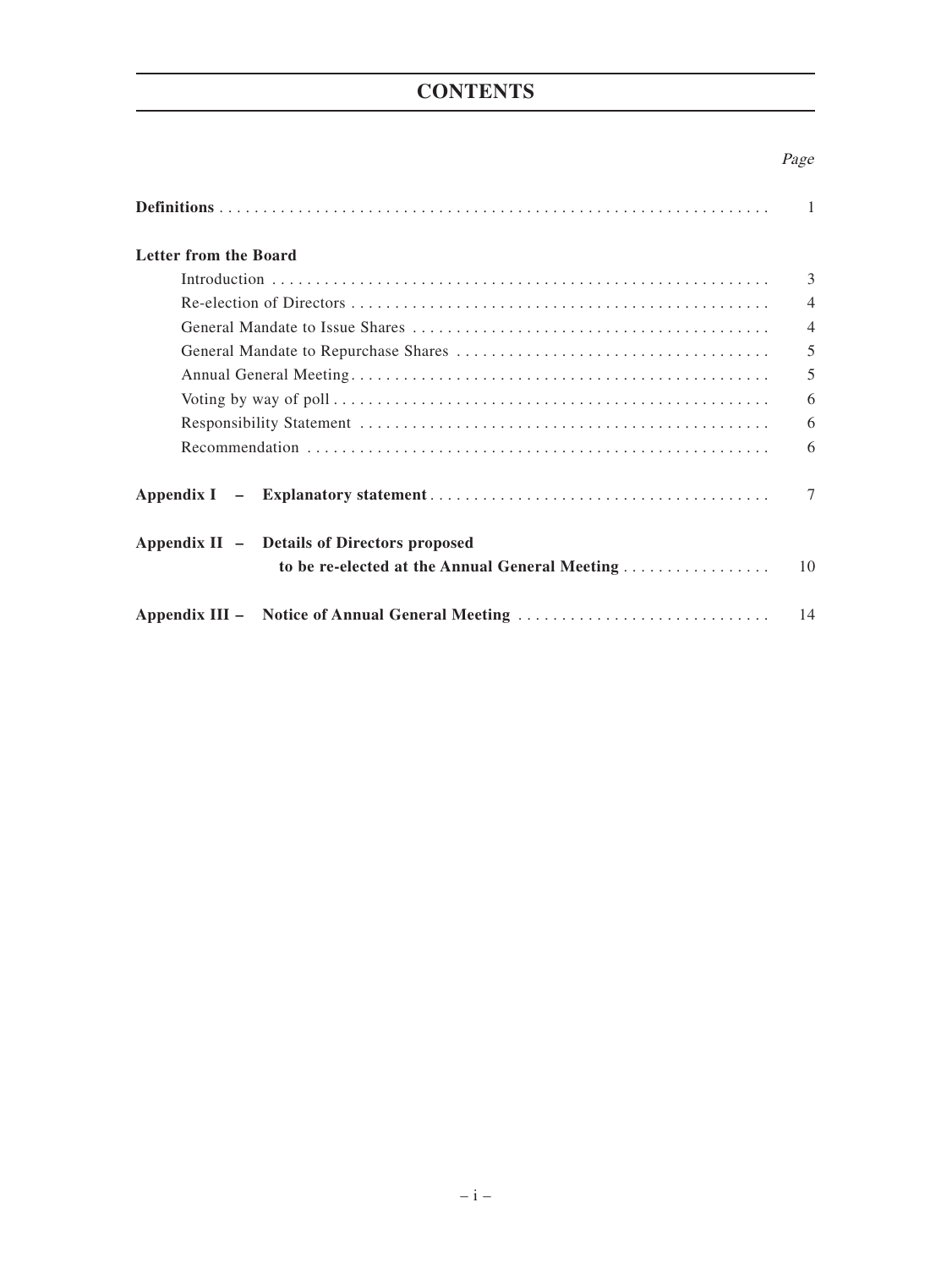# **DEFINITIONS**

In this circular, the following expressions have the following meanings unless the context requires otherwise:

| "Annual General Meeting"     | the annual general meeting of the Company to be held at<br>23/F., Infinitus Plaza, 199 Des Voeux Road Central, Hong<br>Kong on Thursday, 21 July 2022 at 10:00 a.m.             |
|------------------------------|---------------------------------------------------------------------------------------------------------------------------------------------------------------------------------|
| "Articles of Association"    | the articles of association of the Company as amended,<br>supplemented or modified from time to time                                                                            |
| "Board"                      | the board of Directors                                                                                                                                                          |
| "Company"                    | Chiho Environmental Group Limited, an exempted<br>company incorporated in the Cayman Islands with limited<br>liability, the Shares of which are listed on the Stock<br>Exchange |
| "controlling shareholder(s)" | has the meaning ascribed to it in the Listing Rules                                                                                                                             |
| "Directors"                  | the directors of the Company                                                                                                                                                    |
| "Group"                      | the Company and its subsidiaries                                                                                                                                                |
| "HK\$"                       | Hong Kong dollar, the lawful currency of Hong Kong                                                                                                                              |
| "Hong Kong"                  | the Hong Kong Special Administrative Region of the PRC                                                                                                                          |
| "Latest Practicable Date"    | 6 June 2022, being the latest practicable date prior to the<br>printing of this circular for ascertaining certain information<br>contained herein                               |
| "Listing Rules"              | the Rules Governing the Listing of Securities on The Stock<br>Exchange of Hong Kong Limited                                                                                     |
| "Memorandum of Association"  | the memorandum of association of the Company as<br>amended, supplemented or modified from time to time                                                                          |
| "Nomination Committee"       | the nomination committee of the Board                                                                                                                                           |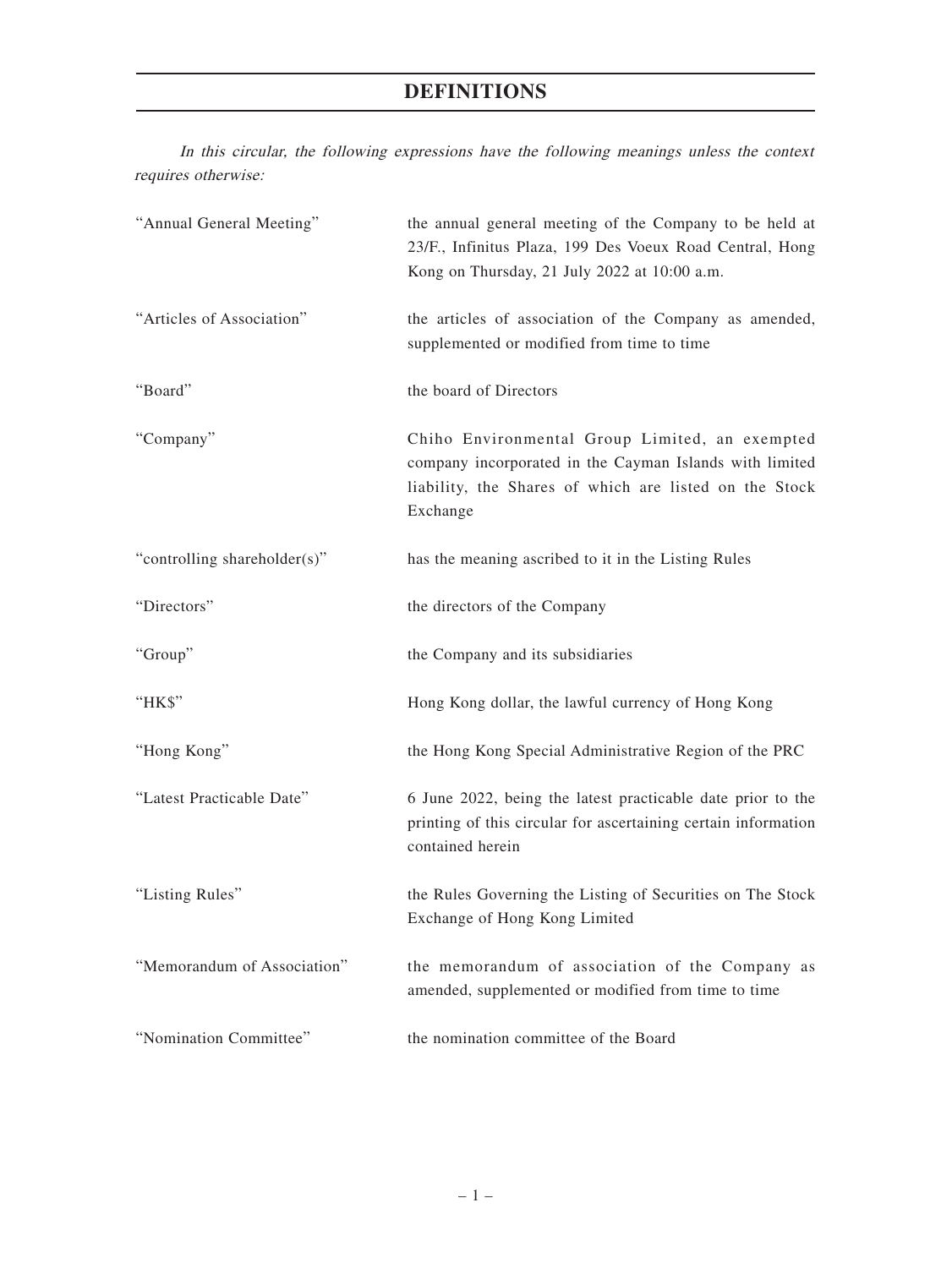# **DEFINITIONS**

| "PRC"                    | the People's Republic of China which, for the purpose<br>of this circular, excludes Hong Kong, Macau Special<br>Administrative Region of the People's Republic of China<br>and Taiwan                                                                                                                                                                                                                                                                              |
|--------------------------|--------------------------------------------------------------------------------------------------------------------------------------------------------------------------------------------------------------------------------------------------------------------------------------------------------------------------------------------------------------------------------------------------------------------------------------------------------------------|
| "Remuneration Committee" | the remuneration committee of the Board                                                                                                                                                                                                                                                                                                                                                                                                                            |
| "Repurchase Mandate"     | a general mandate proposed to be granted to the Directors<br>to exercise the power of the Company to repurchase Shares<br>during the period as set out in the Repurchase Resolution,<br>up to a maximum of 10% of the total number of issued<br>shares of the Company as at the date of passing of the<br>Repurchase Resolution                                                                                                                                    |
| "Repurchase Resolution"  | the proposed ordinary resolution as referred to in resolution<br>no. 9 of the notice of the Annual General Meeting                                                                                                                                                                                                                                                                                                                                                 |
| "SFO"                    | the Securities and Futures Ordinance, Chapter 571 of the<br>Laws of Hong Kong, as amended and supplemented from<br>time to time                                                                                                                                                                                                                                                                                                                                    |
| "Share $(s)$ "           | ordinary share(s) of HK\$0.01 each in the share capital of<br>the Company                                                                                                                                                                                                                                                                                                                                                                                          |
| "Shareholder(s)"         | registered holder(s) of Shares                                                                                                                                                                                                                                                                                                                                                                                                                                     |
| "Share Issue Mandate"    | a general mandate proposed to be granted to the Directors<br>to exercise the power of the Company to allot, issue<br>and deal with Shares during the period as set out in the<br>proposed ordinary resolution as referred to in resolution<br>no. 8 of the notice of the Annual General Meeting, up to<br>a maximum of 20% of the total number of issued shares<br>of the Company as at the date of passing of the resolution<br>approving the Share Issue Mandate |
| "Stock Exchange"         | The Stock Exchange of Hong Kong Limited                                                                                                                                                                                                                                                                                                                                                                                                                            |
| "Takeovers Code"         | the Hong Kong Code on Takeovers and Mergers and Share<br>Buy-backs                                                                                                                                                                                                                                                                                                                                                                                                 |
| "USUMHK"                 | USUM Investment Group Hong Kong Limited, a company<br>incorporated in Hong Kong with limited liability and a<br>controlling shareholder of the Company as at the Latest<br>Practicable Date                                                                                                                                                                                                                                                                        |
| $``\%"$                  | percent                                                                                                                                                                                                                                                                                                                                                                                                                                                            |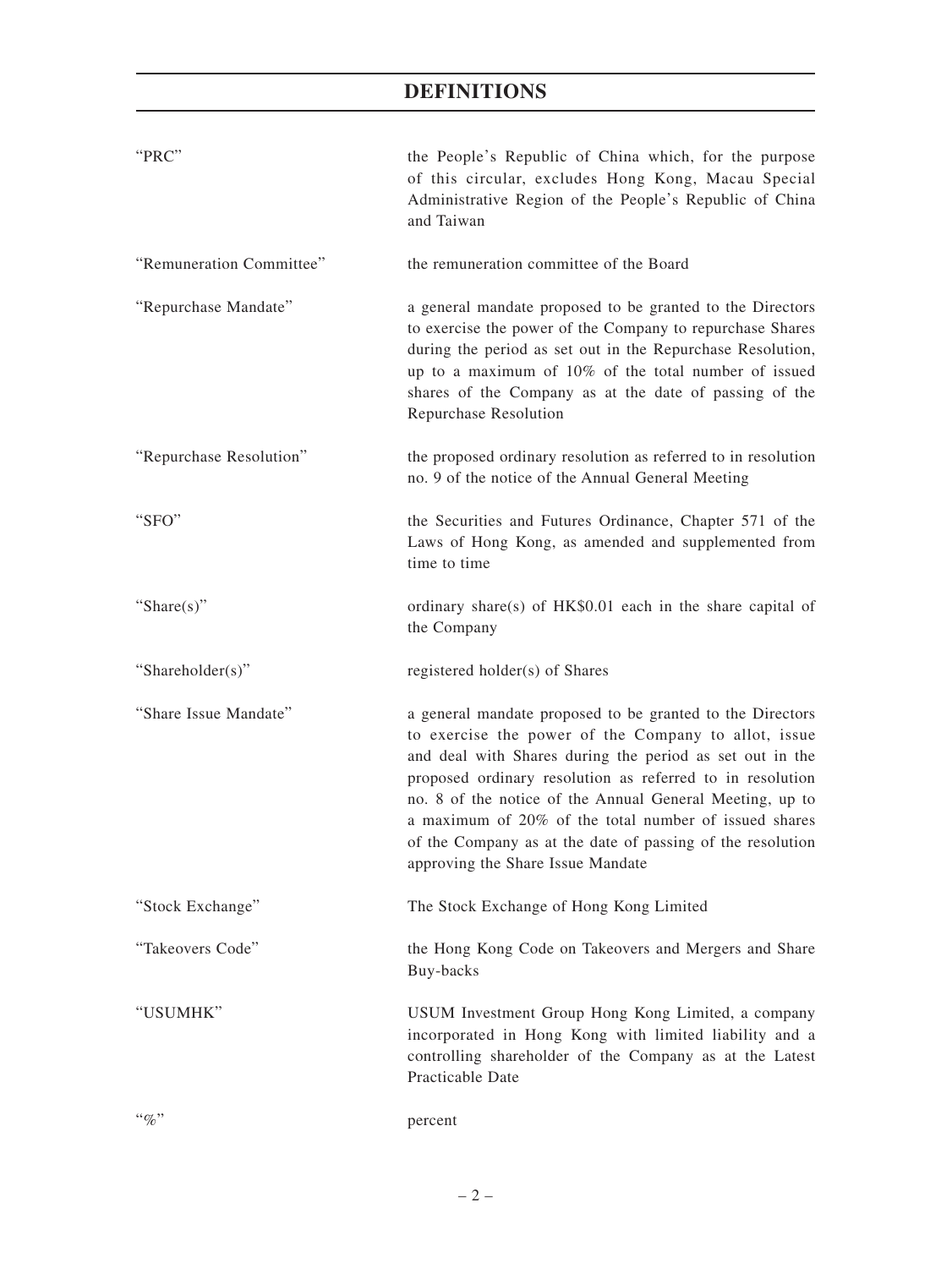# **LETTER FROM THE BOARD**

# 齐合环保<br>CHIHO **CHIHO ENVIRONMENTAL GROUP LIMITED** 齊合環保集團有限公 司

(Incorporated in the Cayman Islands with limited liability) **(Stock Code: 976)**

Executive Directors: Mr. Tu Jianhua Mr. Li Linhui (Chairman) Mr. Miao Yu Mr. Yao Jietian

Independent Non-Executive Directors: Prof. Li Zhiguo Prof. Yan Guowan Mr. Szeto Yuk Ting

Registered Office: Cricket Square Hutchins Drive P.O. Box 2681 Grand Cayman KY1-1111 Cayman Islands

Principal Place of Business in Hong Kong: 48 Wang Lok Street Yuen Long Industrial Estate Hong Kong

13 June 2022

To the Shareholders,

Dear Sir or Madam,

# **RE-ELECTION OF DIRECTORS, PROPOSALS FOR GENERAL MANDATES TO ISSUE SHARES AND TO REPURCHASE SHARES AND NOTICE OF ANNUAL GENERAL MEETING**

#### **INTRODUCTION**

The purpose of this circular is to provide you with information regarding the resolutions to be proposed at the Annual General Meeting to be held on Thursday, 21 July 2022, relating to, among other things, (i) re-election of the Directors; and (ii) the granting of general mandates to the Directors for the issue and repurchase of Shares.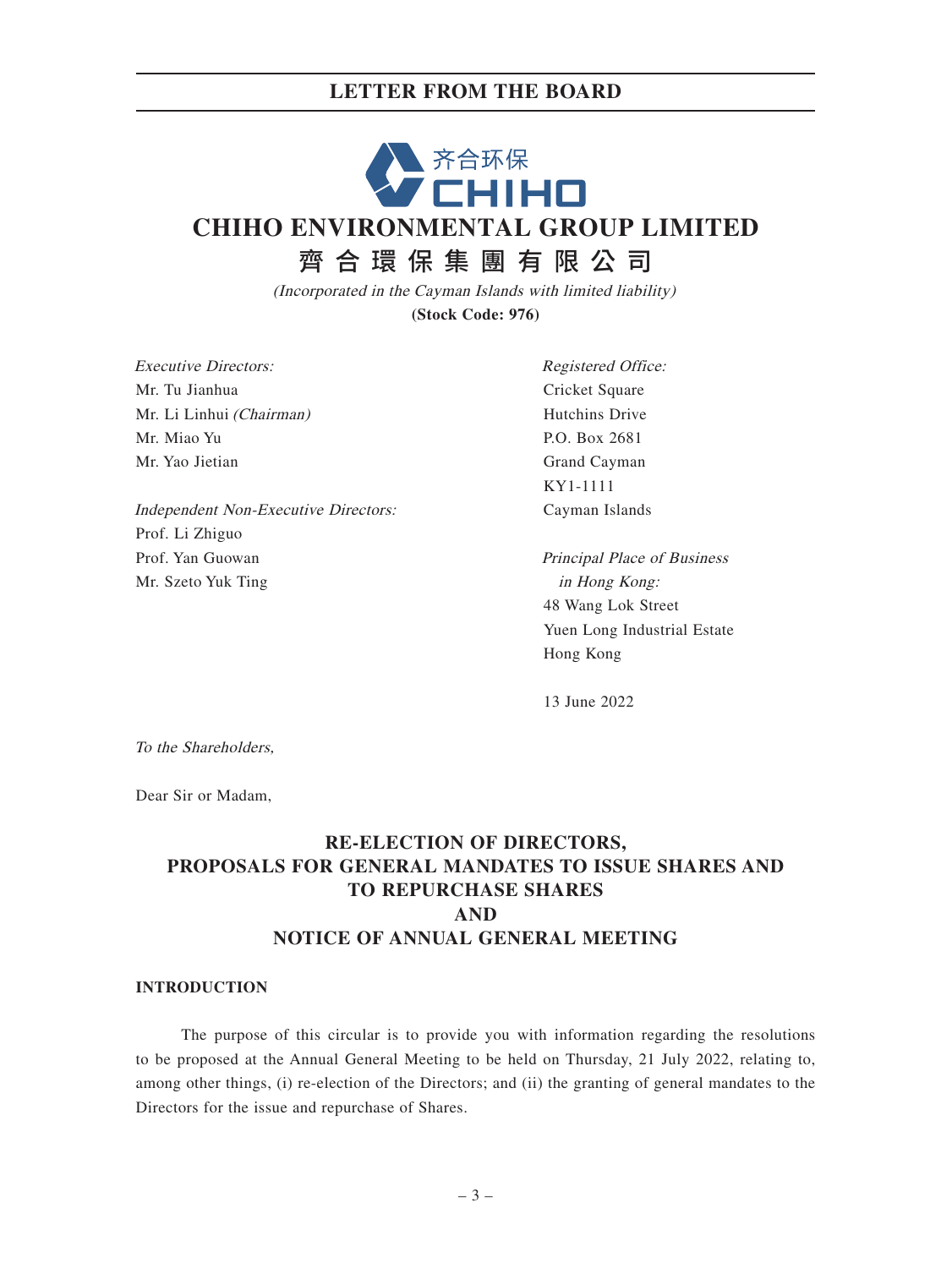### **LETTER FROM THE BOARD**

#### **RE-ELECTION OF DIRECTORS**

Mr. Li Linhui, Mr. Yao Jietian, Prof. Yan Guowan and Mr. Szeto Yuk Ting were appointed as Directors of the Company with effect from 13 December 2021, 13 December 2021, 4 March 2022 and 4 March 2022, respectively. Pursuant to Article 83(3) of the Articles of Association, Mr. Li Linhui, Mr. Yao Jietian, Prof. Yan Guowan and Mr. Szeto Yuk Ting shall hold office until the next annual general meeting of the Company, being the Annual General Meeting and then eligible, offer themselves for re-election.

The Nomination Committee has reviewed the structure and composition of the Board, the confirmations and disclosures given by the Directors, the qualifications, skills and experience, time commitment and contribution of the retiring Directors with reference to the nomination principles and criteria set out in the Company's board diversity policy and the Company's policy for the nomination of Directors as set forth in the terms of reference of the Nomination Committee, the Company's corporate strategy, and the independence of all independent non-executive Directors. The Nomination Committee has recommended to the Board the re-election of all the retiring Directors at the Annual General Meeting.

Biographical details of the above Directors who are standing for re-election at the Annual General Meeting, which are required to be disclosed pursuant to the Listing Rules, are set out in Appendix II to this circular.

#### **GENERAL MANDATE TO ISSUE SHARES**

On 29 June 2021, the Shareholders passed an ordinary resolution to give a general mandate to the Directors to exercise the powers of the Company to allot, issue and deal with securities of the Company up to 20% of the total number of issued shares of the Company as at that date. Such mandate will lapse at the conclusion of the Annual General Meeting. The Directors propose to seek your approval of the Share Issue Mandate to be proposed at the Annual General Meeting.

As at the Latest Practicable Date, the total number of issued shares of the Company was 1,605,152,291 Shares. Subject to the passing of the resolution approving the Share Issue Mandate and on the basis that no further Shares are issued or repurchased prior to the Annual General Meeting, the Company would be allowed under the Share Issue Mandate to allot and issue up to a maximum of 321,030,458 Shares, being 20% of the total number of issued shares of the Company as at the date of passing of such resolution at the Annual General Meeting.

In addition, subject to the passing of the resolution approving the extension of the Share Issue Mandate to be proposed at the Annual General Meeting, the Company would be allowed to allot, issue and deal with such additional number of Shares as is equal to the number of Shares repurchased by the Company under the Repurchase Mandate.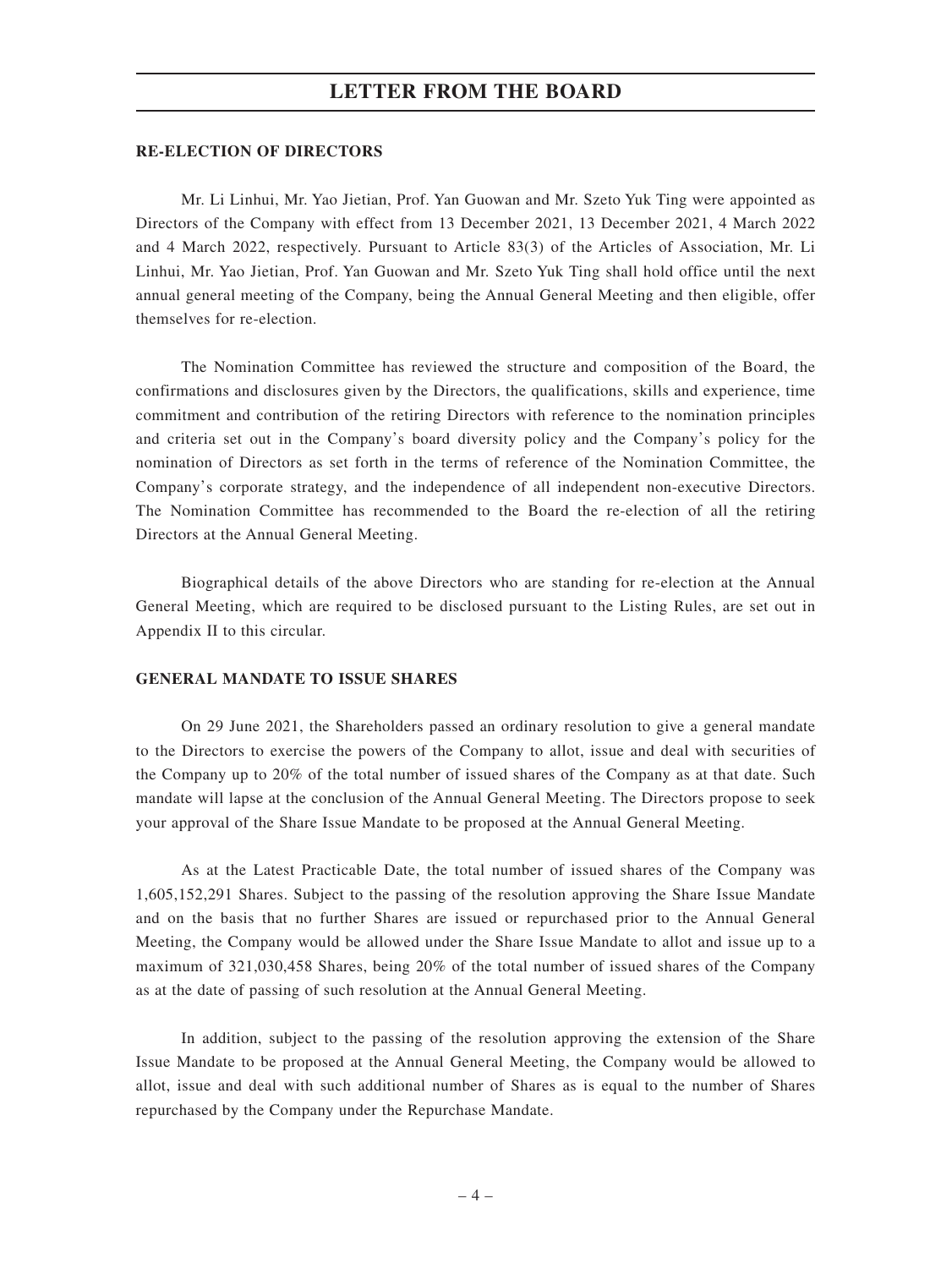# **LETTER FROM THE BOARD**

Details of the Share Issue Mandate and the extension of the Share Issue Mandate are set out in ordinary resolutions nos. 8 and 10, respectively, of the notice of the Annual General Meeting.

#### **GENERAL MANDATE TO REPURCHASE SHARES**

On 29 June 2021, the Shareholders passed an ordinary resolution to give a general mandate to the Directors to exercise the powers of the Company to repurchase Shares up to 10% of the total number of issued shares of the Company as at that date. Such mandate will lapse at the conclusion of the Annual General Meeting. The Directors propose to seek your approval of the Repurchase Resolution to be proposed at the Annual General Meeting.

As at the Latest Practicable Date, the total number of issued shares of the Company was 1,605,152,291 Shares. Assuming that there is no change in the issued shares of the Company from the Latest Practicable Date up to and including the date of passing of the Repurchase Resolution, the maximum number of Shares which may be repurchased pursuant to the Repurchase Mandate will be 160,515,229 Shares, representing 10% of the total number of issued shares of the Company as at the date of passing of the Repurchase Resolution at the Annual General Meeting.

An explanatory statement required by the Listing Rules to be sent to the Shareholders to provide the requisite information of the Repurchase Mandate reasonably necessary for the Shareholders to make an informed decision on whether to vote for or against the Repurchase Resolution is set out in Appendix I to this circular.

#### **ANNUAL GENERAL MEETING**

The notice of the Annual General Meeting is set out in Appendix III to this circular. A proxy form for appointing proxy is despatched with this circular and published on the respective websites of the Stock Exchange (www.hkexnews.hk) and the Company (www.chihogroup.com). Whether or not you intend to attend the Annual General Meeting, you are requested to complete the proxy form in accordance with the instructions printed thereon and return the same to the Company's Hong Kong branch share registrar and transfer office, Computershare Hong Kong Investor Services Limited, at 17M Floor, Hopewell Centre, 183 Queen's Road East, Wanchai, Hong Kong as soon as possible and in any event not less than 48 hours before the time appointed for the holding of the Annual General Meeting or any adjournment thereof. Completion and return of the proxy form shall not preclude you from attending and voting in person at the Annual General Meeting or any adjournment thereof should you so wish.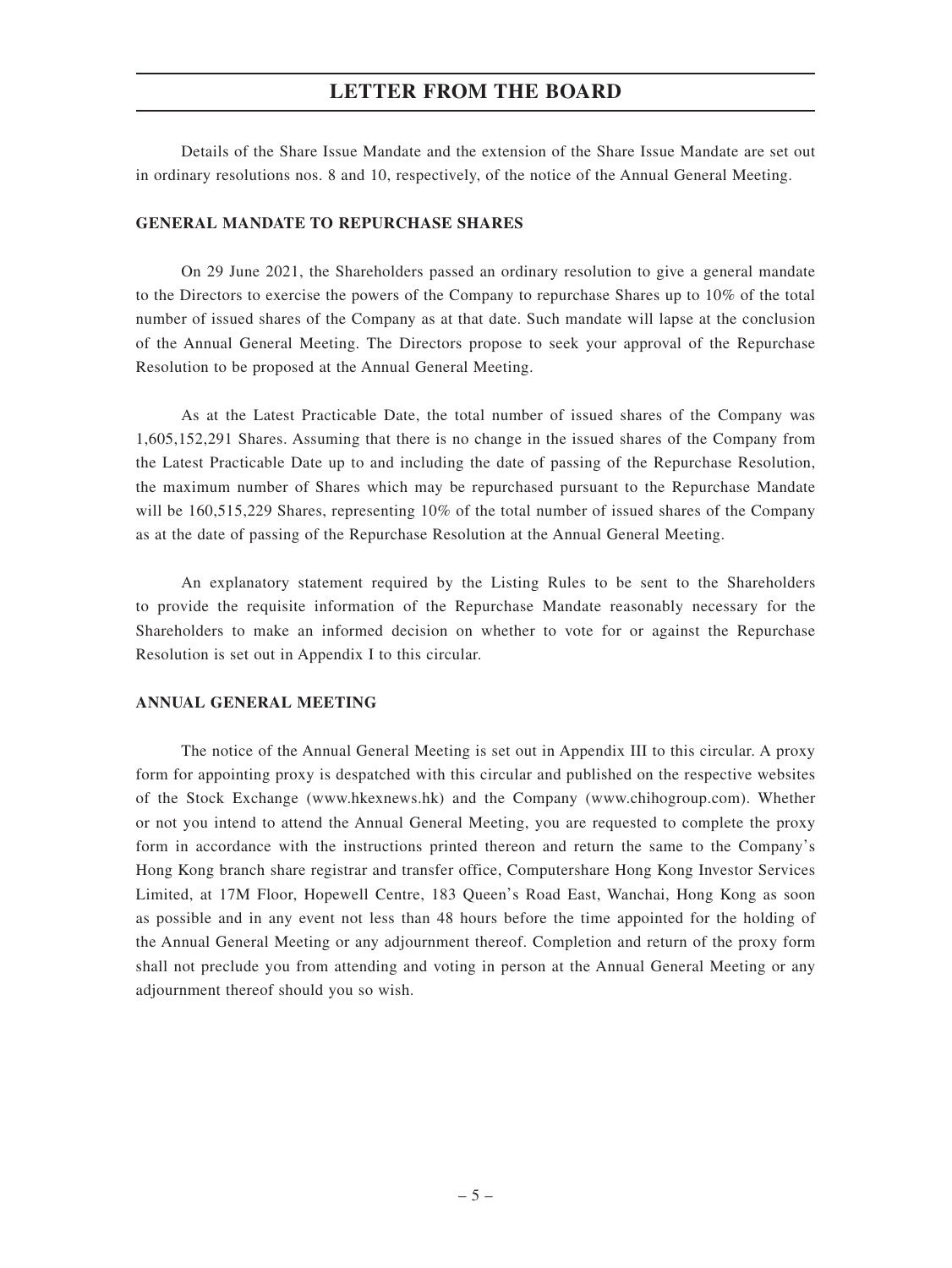#### **VOTING BY WAY OF POLL**

Pursuant to Rule 13.39(4) of the Listing Rules all votes at the Annual General Meeting will be taken by poll except where the chairman, in good faith, decides to allow a resolution relating purely to a procedural or administrative matter to be voted on by a show of hands. The Company will announce the results of the poll in the manner prescribed under Rule 13.39(5) of the Listing Rules.

#### **RESPONSIBILITY STATEMENT**

This circular includes particulars given in compliance with the Listing Rules for the purpose of giving information with regard to the Company. The Directors collectively and individually accept full responsibility for the accuracy of the information contained in this circular and confirm, having made all reasonable enquiries that, to the best of their knowledge and belief, there are no other facts, the omission of which would make any statement in this circular misleading.

#### **RECOMMENDATION**

The Directors consider that (i) the re-election of Mr. Li Linhui, Mr. Yao Jietian, Prof. Yan Guowan and Mr. Szeto Yuk Ting; (ii) the granting of the Share Issue Mandate and the Repurchase Mandate; and (iii) the extension of Share Issue Mandate are in the best interests of the Company and the Shareholders as a whole. Accordingly, the Directors recommend that all Shareholders should vote in favour of the resolutions to be proposed at the Annual General Meeting to give effect to them.

> By Order of the Board **Chiho Environmental Group Limited Li Linhui** Chairman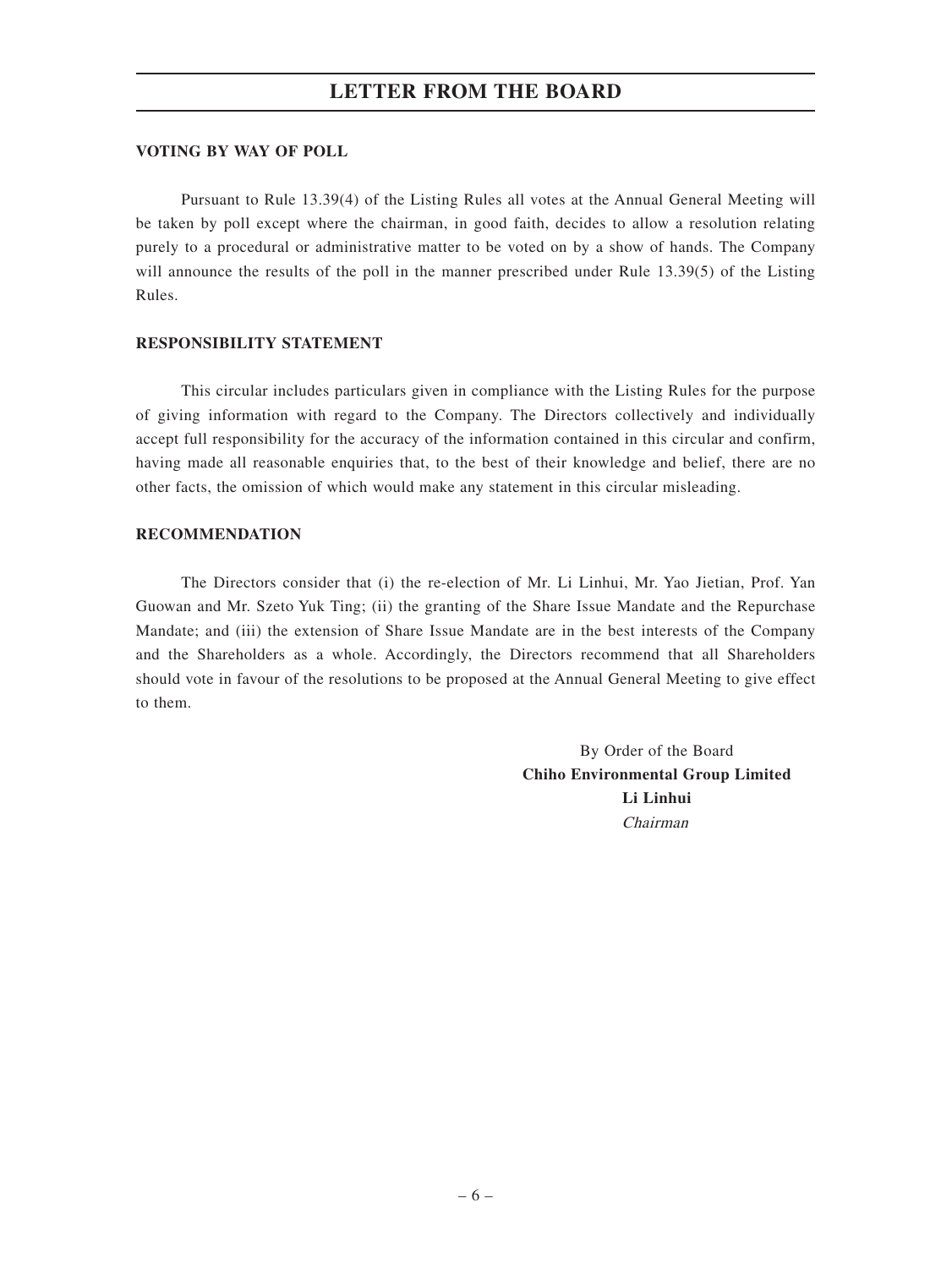This appendix serves as an explanatory statement required by the Listing Rules to be sent to the Shareholders, to provide requisite information to you for your consideration of the proposal to permit the repurchase of Shares up to a maximum of 10% of the total number of issued shares of the Company as at the date of passing of the Repurchase Resolution.

### **1. SHARE CAPITAL**

As at the Latest Practicable Date, the total number of issued shares of the Company comprised 1,605,152,291 Shares.

Subject to the passing of the Repurchase Resolution and on the basis that no further Shares are issued or repurchased prior to the Annual General Meeting, the Company would be allowed under the Repurchase Resolution to repurchase up to a maximum of 160,515,229 Shares, representing 10% of the total number of issued shares of the Company as at the date of passing of the Repurchase Resolution at the Annual General Meeting.

#### **2. REASONS FOR REPURCHASE**

The Directors believe that the Repurchase Mandate is in the best interests of the Company and its Shareholders as a whole. Such repurchase may, depending on market conditions and funding arrangements at the time, lead to an enhancement of the net assets and/or earnings per Share of the Company and will only be made when the Directors believe that such a repurchase will benefit the Company and its Shareholders as a whole.

#### **3. FUNDING OF REPURCHASES**

In repurchasing Shares, the Company may only apply funds entirely from the Company's available cashflow or working capital facilities which will be legally available for such purpose in accordance with the Memorandum of Association and the Articles of Association, the Listing Rules and any applicable laws and regulations from time to time in force of the Cayman Islands

There might be a material adverse impact on the working capital or gearing position of the Company as compared with the position disclosed in the audited accounts contained in the Company's annual report for the year ended 31 December 2021 in the event that the Repurchase Mandate were to be carried out in full at any time during the proposed repurchase period. However, the Directors do not propose to exercise the Repurchase Mandate to such extent as would, in the circumstances, have a material adverse effect on the working capital requirements of the Company or the gearing levels which in the opinion of the Directors are from time to time appropriate for the Company.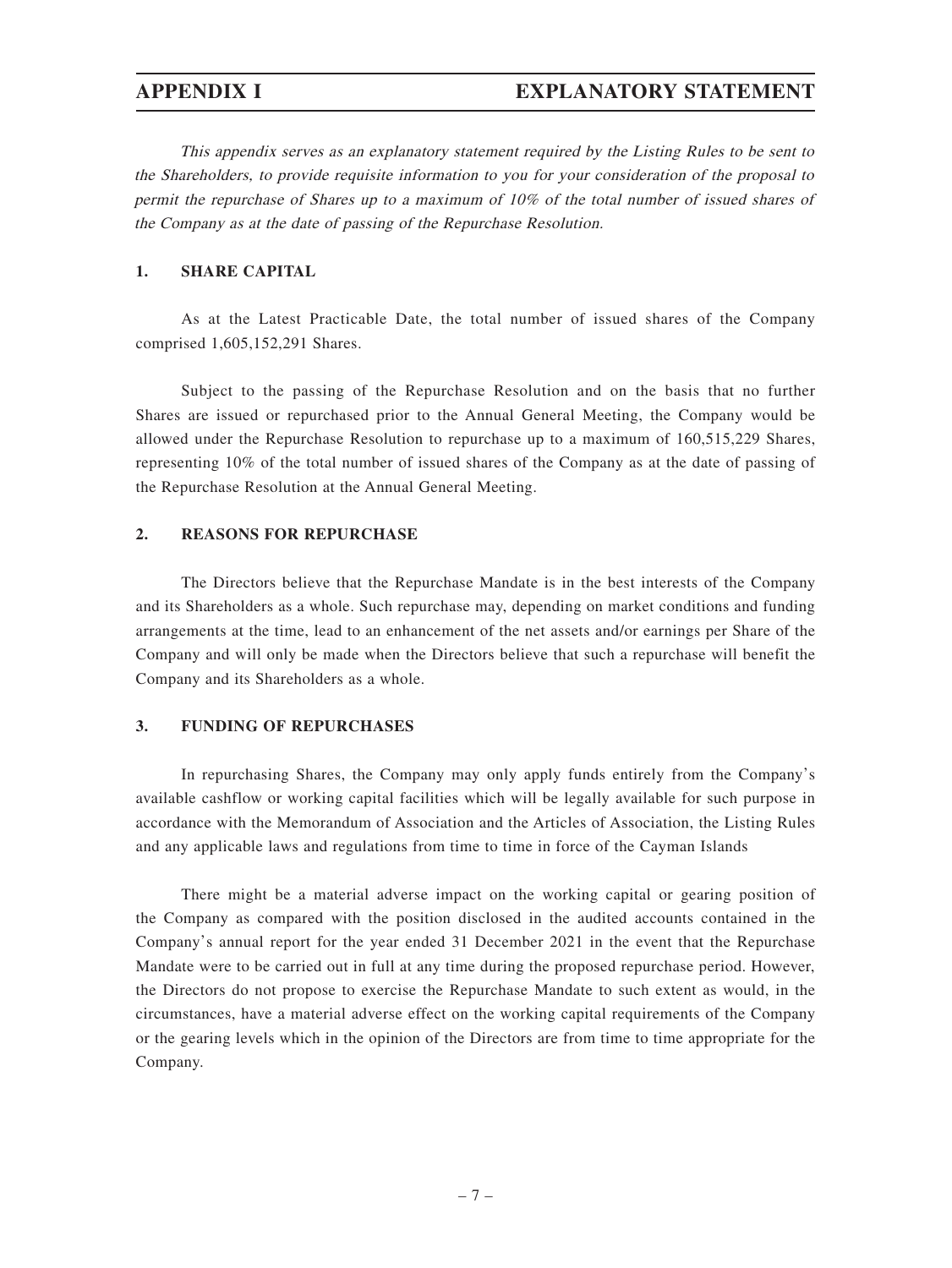### **4. SHARES PRICES**

The table below is a summary of the monthly highest and lowest prices at which the Shares have been traded on the Stock Exchange in each of the previous twelve months up to and including the Latest Practicable Date:

|                                                        | <b>Shares Traded Price</b> |        |
|--------------------------------------------------------|----------------------------|--------|
|                                                        | <b>Highest</b>             | Lowest |
|                                                        | HK\$                       | HK\$   |
| Month                                                  |                            |        |
| 2021                                                   |                            |        |
| May                                                    | 0.67                       | 0.36   |
| June                                                   | 1.05                       | 0.44   |
| July                                                   | 1.25                       | 0.70   |
| August                                                 | 0.98                       | 0.76   |
| September                                              | 1.65                       | 0.88   |
| October                                                | 1.32                       | 1.06   |
| November                                               | 1.33                       | 0.90   |
| December                                               | 1.37                       | 0.79   |
| 2022                                                   |                            |        |
| January                                                | 1.06                       | 0.65   |
| February                                               | 0.92                       | 0.70   |
| March                                                  | 1.00                       | 0.63   |
| April                                                  | 1.29                       | 0.79   |
| May                                                    | 1.06                       | 0.80   |
| June (up to and including the Latest Practicable Date) | 0.99                       | 0.88   |

### **5. UNDERTAKING**

The Directors have undertaken to the Stock Exchange that, so far as the same may be applicable, they will exercise the powers of the Company to make repurchases pursuant to the Repurchase Mandate and in accordance with the Listing Rules, the Memorandum of Association and the Articles of Association of the Company, and the applicable laws of the Cayman Islands.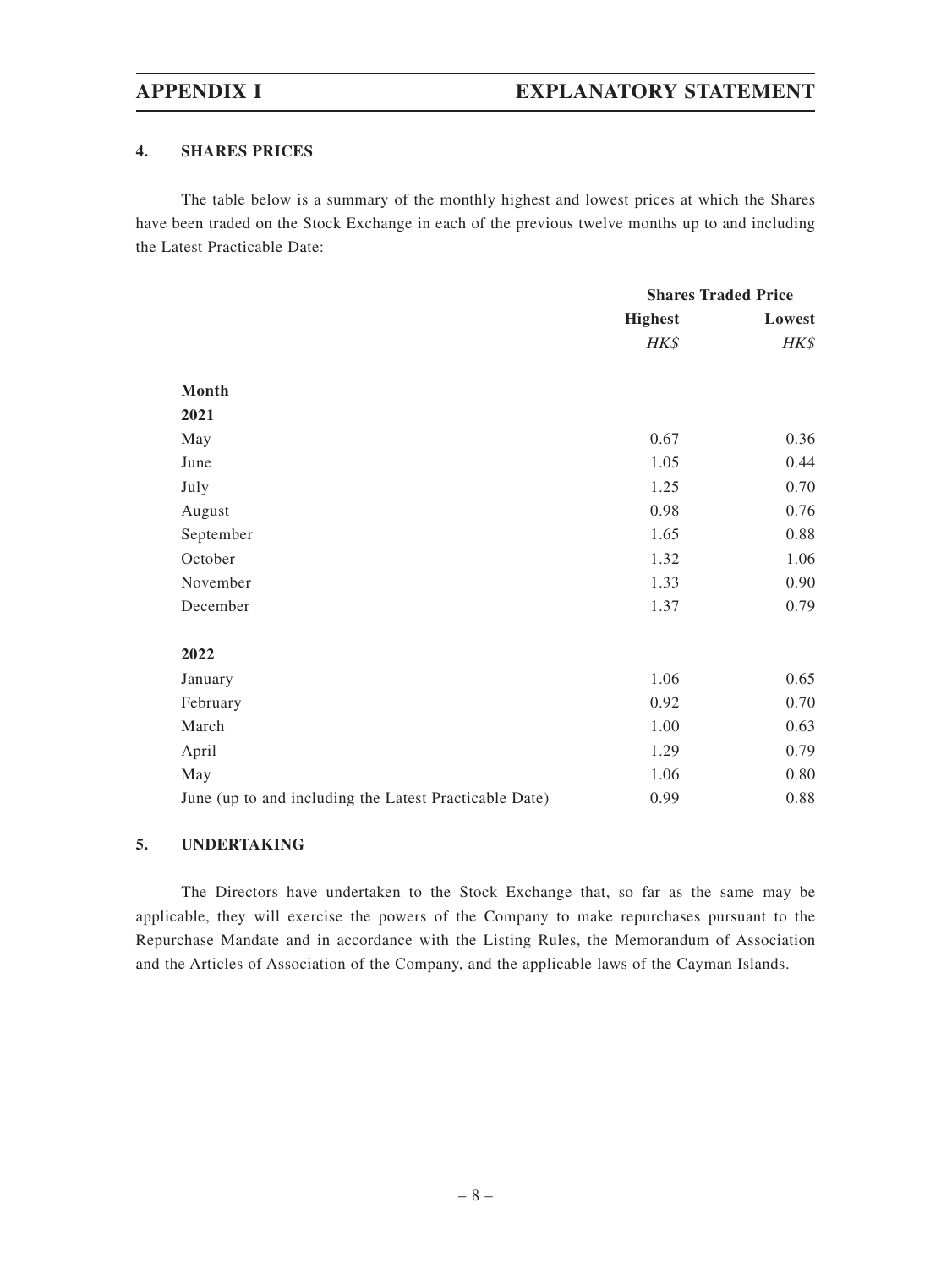#### **6. DIRECTORS, THEIR CLOSE ASSOCIATES AND CORE CONNECTED PERSONS**

None of the Directors nor, to the best of their knowledge having made all reasonable enquiries, their close associates (as defined in the Listing Rules), have any present intention to sell any Shares to the Company or its subsidiaries under the Repurchase Mandate if such is approved by the Shareholders.

No core connected persons (as defined in the Listing Rules) of the Company have notified the Company that they have a present intention to sell Shares to the Company or its subsidiaries, or have undertaken not to do so, in the event that the Repurchase Mandate is approved by the **Shareholders** 

#### **7. EFFECT OF TAKEOVERS CODE**

If on the exercise of the power to repurchase Shares pursuant to the Repurchase Mandate, a Shareholder's proportionate interest in the voting rights of the Company increases, such increase will be treated as an acquisition for the purposes of Rule 32 of the Takeovers Code. As a result, a Shareholder or group of Shareholders acting in concert could obtain or consolidate control of the Company and become obliged to make a mandatory offer in accordance with Rules 26 and 32 of the Takeovers Code.

As at the Latest Practicable Date, USUMHK hold 978,383,181 Shares, representing approximately 60.95% of the total number of issued shares of the Company.

In the event that the Directors exercised in full the power to repurchase Shares under the Repurchase Mandate, the percentage shareholding interest held by USUMHK in the Company will be increased from 60.95% to 67.72%. Such increase would not give rise to any obligation to make a mandatory general offer under Rule 26 of the Takeovers Code.

The Directors are not aware of any consequences which may arise under the Takeovers Code as a consequence of any repurchases made under the Repurchase Mandate.

The Directors will not make a repurchase of Shares if the result of the repurchase would be that less than 25% of the issued ordinary share capital of the Company would be in public hands.

#### **8. SHARES REPURCHASE MADE BY THE COMPANY**

The Company has not purchased any shares (whether on the Stock Exchange or otherwise) during the six months immediately preceding the Latest Practicable Date.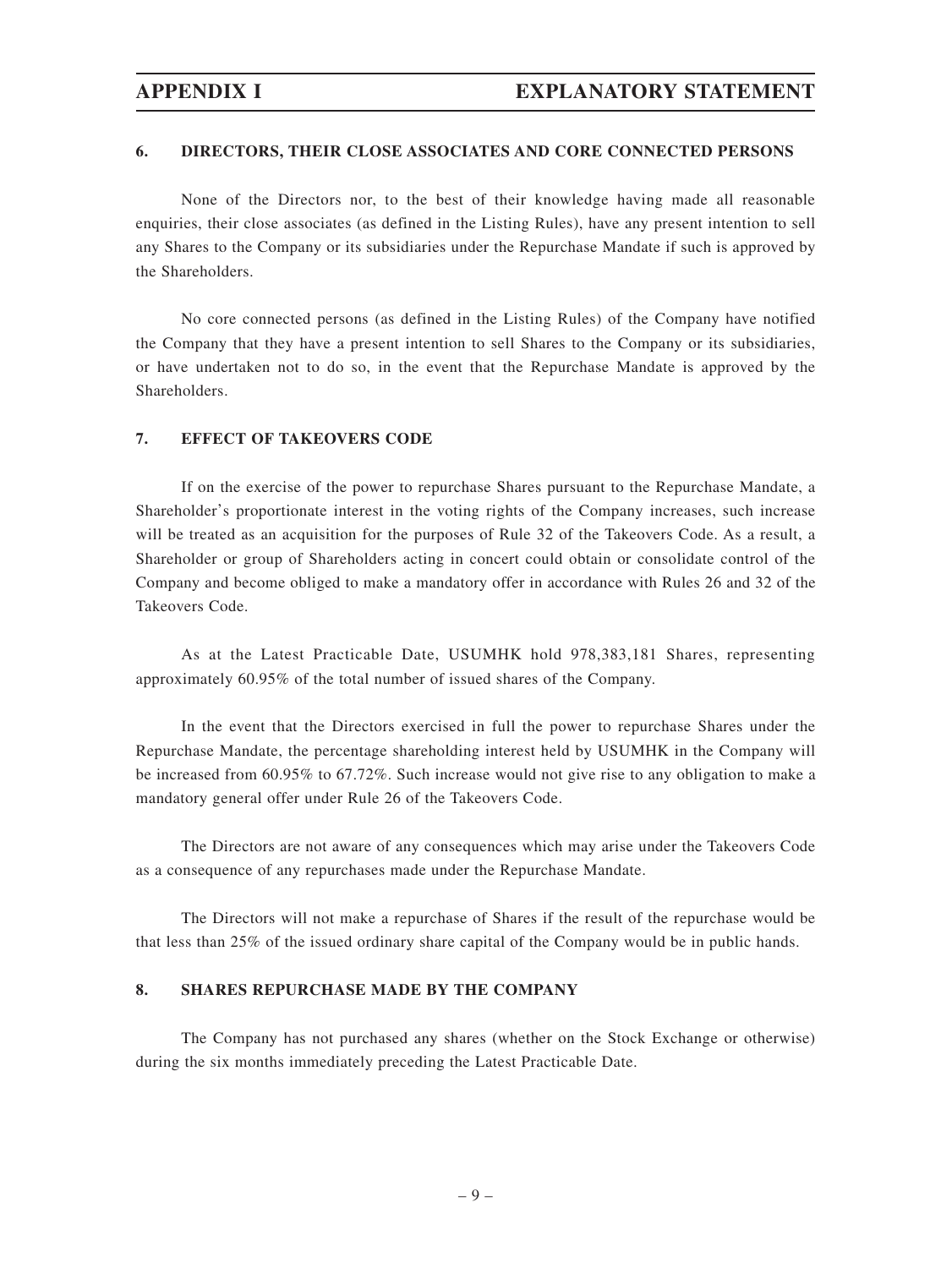#### **RE-ELECTION OF DIRECTORS**

The following are the particulars of the Directors (as required by the Listing Rules) proposed to be re-elected at the Annual General Meeting:

#### **EXECUTIVE DIRECTORS**

#### **Mr. Li Linhui ("Mr. Li")**

Mr. Li, aged 49, obtained a Bachelor of Law degree from Southwest University of Political Science and Law in the PRC, a Master of International Commercial Law degree from University of Sussex in England, and an Executive Master of Business Administration ("**EMBA**") degree from Tongji University and Ecole Nationale des Ponts et Chaussees ("**ENPC**").

Mr. Li served as the vice president and general counsel in Loncin Holdings Co., Ltd., an intermediate holding company and a controlling shareholder of the Company, in 2017. He served as an assistant to the president and general counsel in Guangxi Liugong Group Co., Ltd. and Guangxi Liugong Machinery Co., Ltd. whose shares are listed on the Shenzhen Stock Exchange (stock code: 000528) from 2006 to 2016. He also served as a supervisor of Guangxi Liugong Machinery Co., Ltd. whose shares are listed on the Shenzhen Stock Exchange (stock code: 000528) from 2012 to 2016, a director of Loncin Motor Co. whose shares are listed on the Shanghai Stock Exchange (stock code: 603766) from 2018 to 2019, and a director of Shanghai Fenghwa Group Co., Ltd. whose shares are listed on the Shanghai Stock Exchange (stock code: 600615) from 2017 to 2019.

Mr. Li is currently a managing partner of Guohao Lawyers (Nanning) Firm\*. He also serves as a voluntary lawyer at China Securities Investor Services Center\* and an arbitrator at Nanning Arbitration Commission of Nanning International Arbitration Court in the PRC.

Mr. Li has extensive experience and knowledge in corporate legal affairs, specialising in bankruptcy liquidation, reorganization, mergers and acquisitions, investment and financing, international legal affairs and compliance, corporate compliance risk management, internal audit, and internal control. Mr. Li is also a registered international Internal Controller.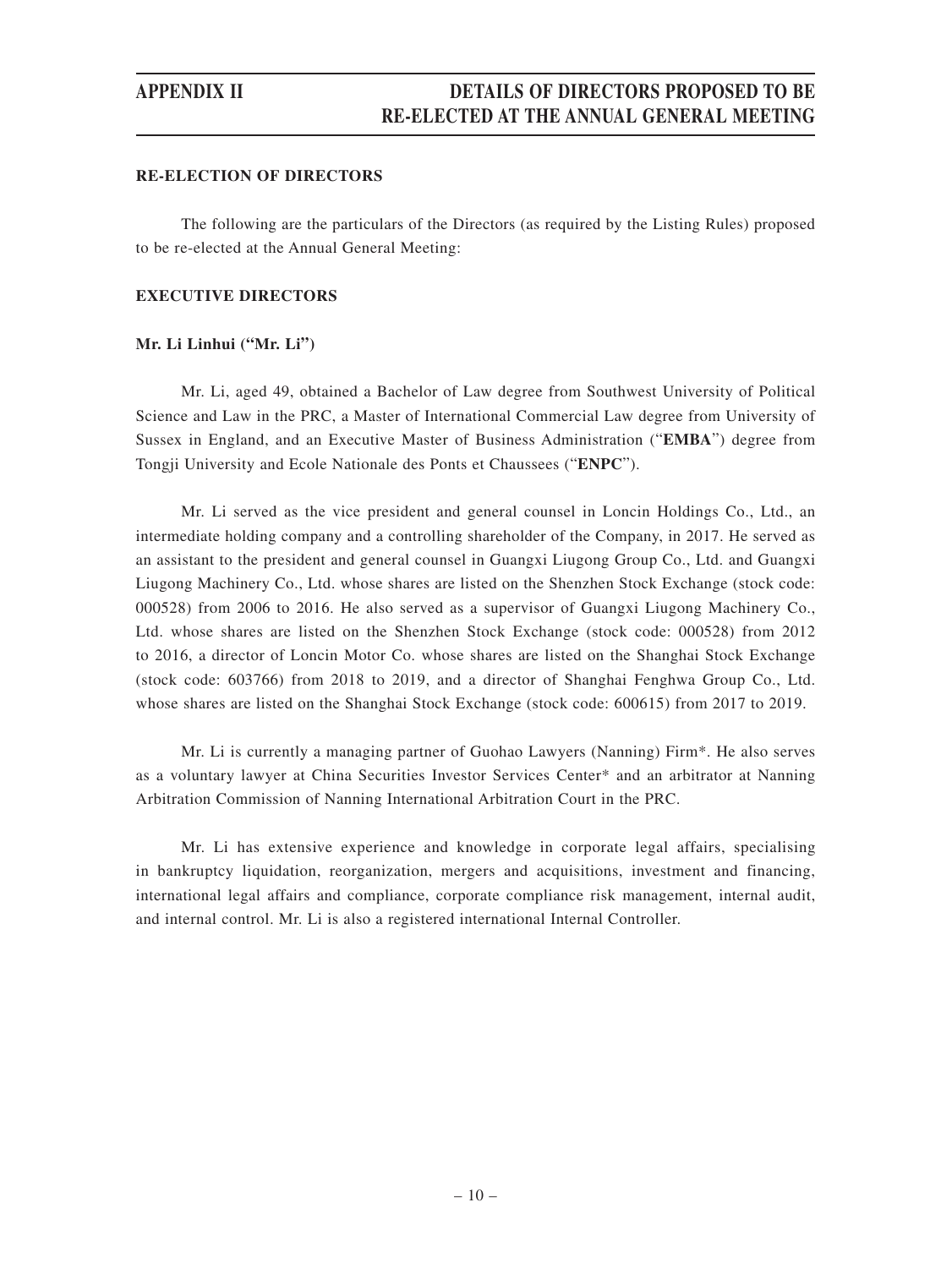# **APPENDIX II DETAILS OF DIRECTORS PROPOSED TO BE RE-ELECTED AT THE ANNUAL GENERAL MEETING**

The Company has entered into a service agreement with Mr. Li. Pursuant to the service agreement, Mr. Li is entitled to have an annual director's fee of HK\$2,600,000 plus discretionary bonus. Such remuneration has been recommended by the Remuneration Committee and approved by the Board. The remuneration of Mr. Li is determined with reference to his duties and responsibilities within the Company, his background, qualifications and experience, current remuneration of other Directors, and the prevailing market conditions; and it shall be subject to annual review by the Board and the Remuneration Committee. Mr. Li is subject to retirement by rotation and re-election at the annual general meeting of the Company in accordance with the Articles and Association and the Listing Rules.

#### **Mr. Yao Jietian ("Mr. Yao")**

Mr. Yao, aged 29, obtained a Bachelor of Business Administration degree from Cardiff University in the United Kingdom and a Master of Finance degree from The London School of Economics and Political Science in the United Kingdom.

Mr. Yao joined the Group as an assistant to the chief executive officer of the Company in March 2020 and took up an additional role as a project officer in the Group subsequently. Before joining the Group, he served as a deputy general manager in Chongqing Chen Gong Technology Co., Ltd. in 2019. He also served as an investment analyst in USUM Investment Group Limited, an intermediate holding company and a controlling shareholder of the Company, in 2015.

He has extensive knowledge in the Group's business, and he is experienced in corporate management and project management.

The Company has entered into a service agreement with Mr. Yao. Pursuant to the service agreement, Mr. Yao is entitled to have an annual director's fee of HK\$600,000 plus discretionary bonus. Such remuneration has been recommended by the Remuneration Committee and approved by the Board. The remuneration of Mr. Yao is determined with reference to his duties and responsibilities within the Company, his background, qualifications and experience, current remuneration of other Directors, and the prevailing market conditions; and it shall be subject to annual review by the Board and the Remuneration Committee. Mr. Yao is subject to retirement by rotation and re-election at the annual general meeting of the Company in accordance with the Articles and Association and the Listing Rules.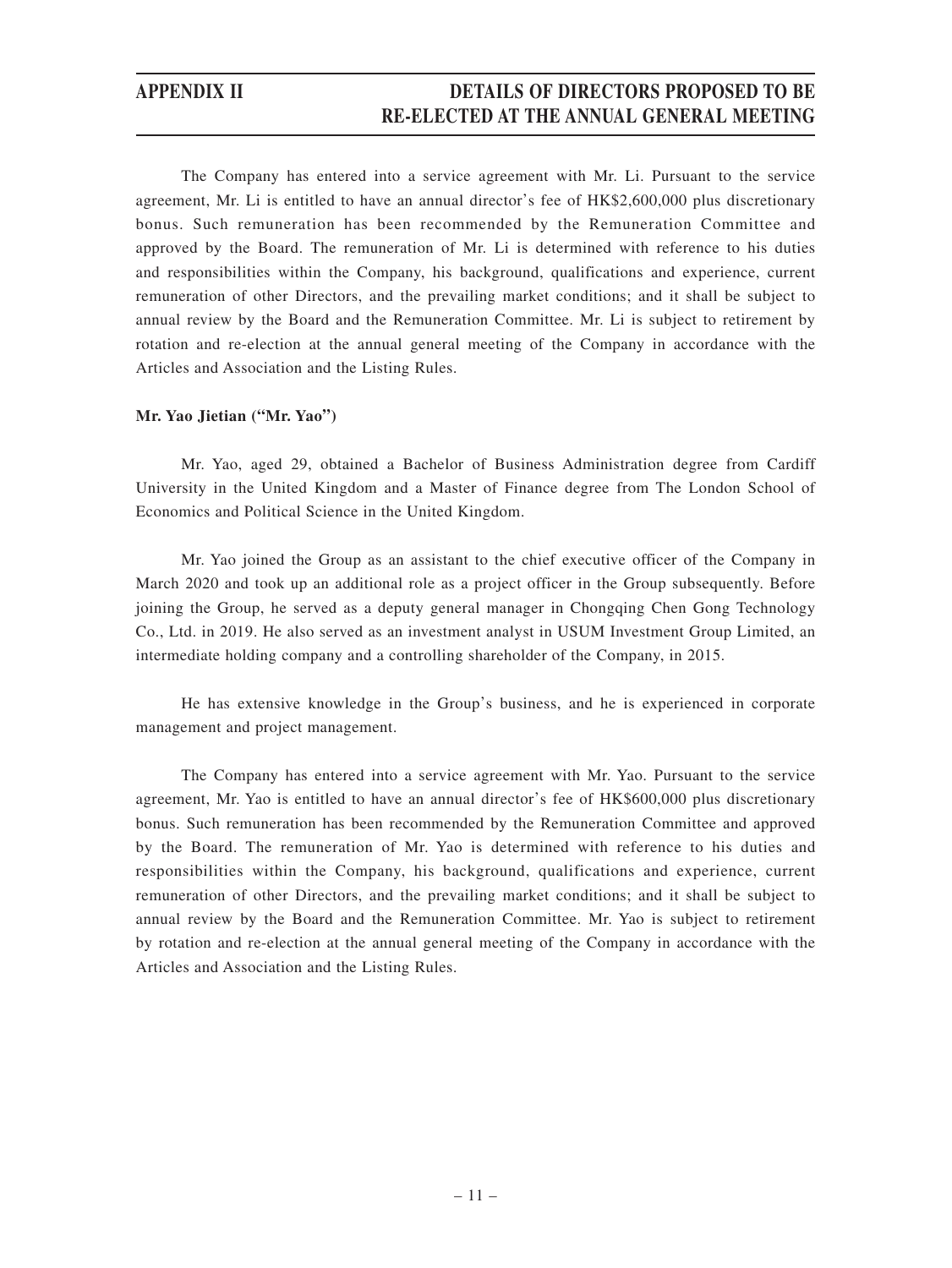# **APPENDIX II DETAILS OF DIRECTORS PROPOSED TO BE RE-ELECTED AT THE ANNUAL GENERAL MEETING**

#### **INDEPENDENT NON-EXECUTIVE DIRECTORS**

#### **Prof. Yan Guowan ("Prof. Yan")**

Prof. Yan, aged 50, obtained a Master of Construction Economics and Management degree and a Doctor of Technological Economics and Management degree from Chongqing University in the PRC and is a registered real estate appraiser and land appraiser in the PRC.

Prof. Yan is currently an associate professor in the School of Economics and Business Administration of Chongqing University in the PRC. She is mainly engaged in research on accounting and auditing issues relating to capital market as well as corporate finance, and lectures on Accounting, Accounting for Government and Non-Profit Organisations, Advanced Auditing Theory and Practice and other courses for undergraduate and master students. Prior to that, she served as an officer in the Chongqing Real Estate Administration Bureau Yuzhong District Branch\* from 1992 to 1995.

Since August 2021, Prof. Yan has served as an independent director of Chongqing Baiya Sanitary Products Co., Ltd., a company whose shares are listed on the Shenzhen Stock Exchange (stock code: 003006).

The Company has entered into an appointment letter with Prof. Yan. Pursuant to the appointment letter, Prof. Yan is entitled to have an annual director's fee of HK\$250,000. Such remuneration has been recommended by the Remuneration Committee and approved by the Board. The remuneration of Prof. Yan is determined with reference to her duties and responsibilities within the Company, her background, qualifications and experience, current remuneration of other Directors, and the prevailing market conditions; and it shall be subject to annual review by the Board and the Remuneration Committee. Prof. Yan is subject to retirement by rotation and re-election at the annual general meeting of the Company in accordance with the Articles and Association and the Listing Rules.

#### **Mr. Szeto Yuk Ting ("Mr. Szeto")**

Mr. Szeto, aged 55, obtained a Bachelor of Laws degree from the University of Hong Kong in Hong Kong (PRC) in 1989 and was awarded the postgraduate certificate of laws by the University of Hong Kong in 1990.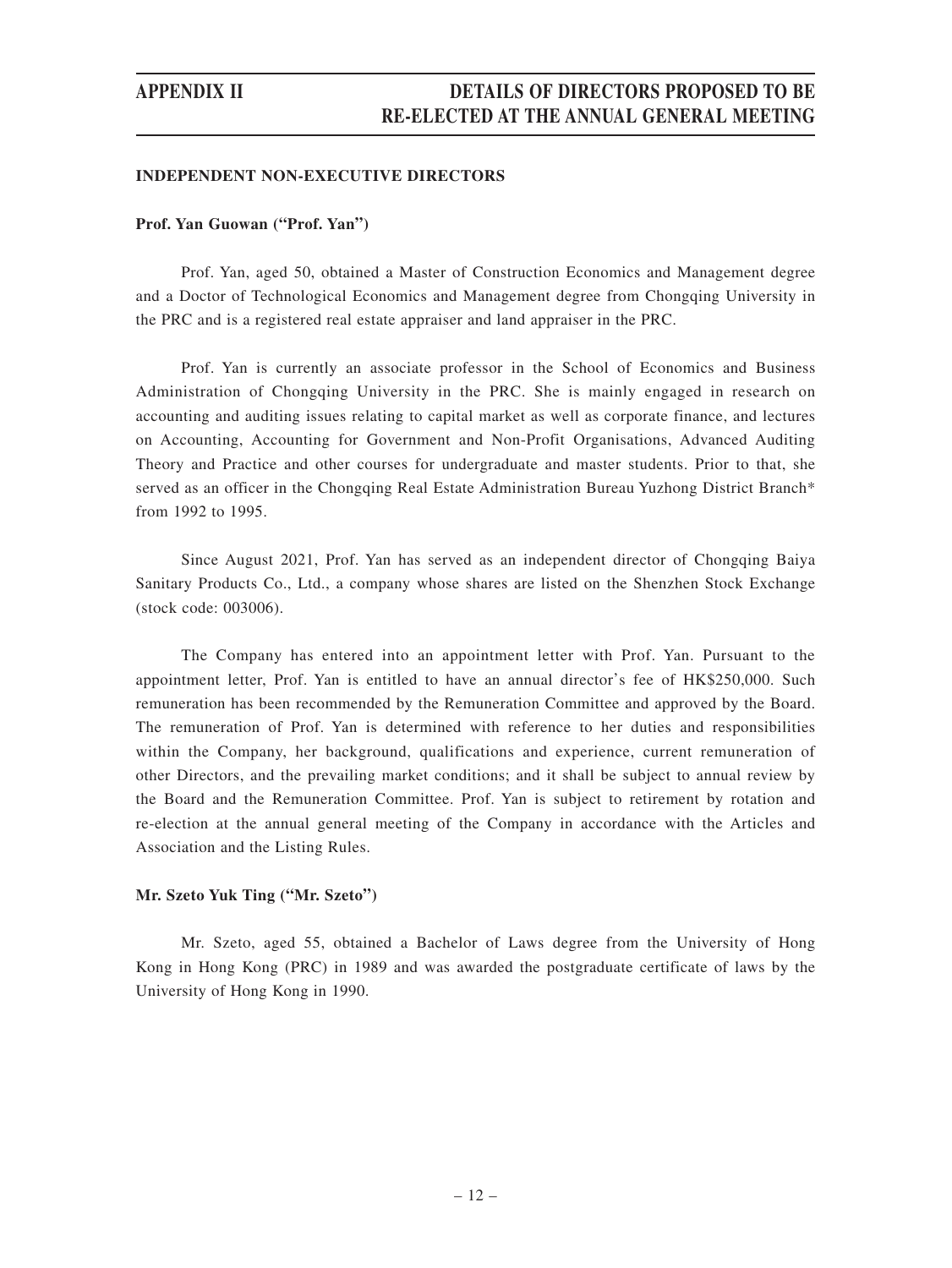# **APPENDIX II DETAILS OF DIRECTORS PROPOSED TO BE RE-ELECTED AT THE ANNUAL GENERAL MEETING**

He was admitted as a solicitor in Hong Kong (PRC) in September 1992 and is currently a practising solicitor in Hong Kong (PRC). Mr. Szeto is the co-founder of Messrs. Y.T. Szeto & Co., Solicitors that was established in September 1996 and has served as the sole proprietor of Messrs. Szeto & Co., Y.T. since January 2001. Mr. Szeto worked for Messrs. Paul Chan & Co., Solicitors from October 1993 to August 1996 as an assistant solicitor. Prior to that, Mr. Szeto served as an articled clerk in Messrs. Norman Yung & Co., Solicitors from September 1990 to September 1992 and then as an assistant solicitor with the same firm from September 1992 to October 1993.

Since June 2017 and January 2020, Mr. Szeto has served as an independent non-executive director of Evergreen Products Group Limited, a company listed on the Main Board of The Stock Exchange of Hong Kong Limited (the "**Stock Exchange**") (stock code: 1962) and Wise Ally International Holdings Limited, a company listed on the Main Board of the Stock Exchange (stock code: 9918) respectively.

The Company has entered into an appointment letter with Mr. Szeto. Pursuant to the appointment letter, Mr. Szeto is entitled to have an annual director's fee of HK\$250,000. Such remuneration has been recommended by the Remuneration Committee and approved by the Board. The remuneration of Mr. Szeto is determined with reference to his duties and responsibilities within the Company, his background, qualifications and experience, current remuneration of other Directors, and the prevailing market conditions; and it shall be subject to annual review by the Board and the Remuneration Committee. Mr. Szeto is subject to retirement by rotation and re-election at the annual general meeting of the Company in accordance with the Articles and Association and the Listing Rules.

### **DIRECTORS' REMUNERATION**

The total amount of the Directors' remuneration for the year ended 31 December 2021 received by each of the retiring Directors are set out in the consolidated financial statements of the Company in the 2021 annual report.

#### **DIRECTOR'S INTEREST**

Save as disclosed in this circular, to the best knowledge of the Company, each of the Directors who stand for re-election (i) does not hold other positions in the Company or other members of the Group, (ii) does not hold any directorship in other public companies the securities of which are listed on any securities market in Hong Kong or overseas in the last three years, (iii) does not have any relationship with any other Director, senior management, substantial shareholders (as defined in the Listing Rules) or controlling shareholders (as defined in the Listing Rules) of the Company, (iv) does not have any interest in the Shares within the meaning of Part XV of the SFO, and (v) has no information to disclose pursuant to any of the requirements of Rule 13.51(2) (h) to  $13.51(2)(v)$  of the Listing Rules; and there are no other matters that need to be brought to the attention of the Shareholders.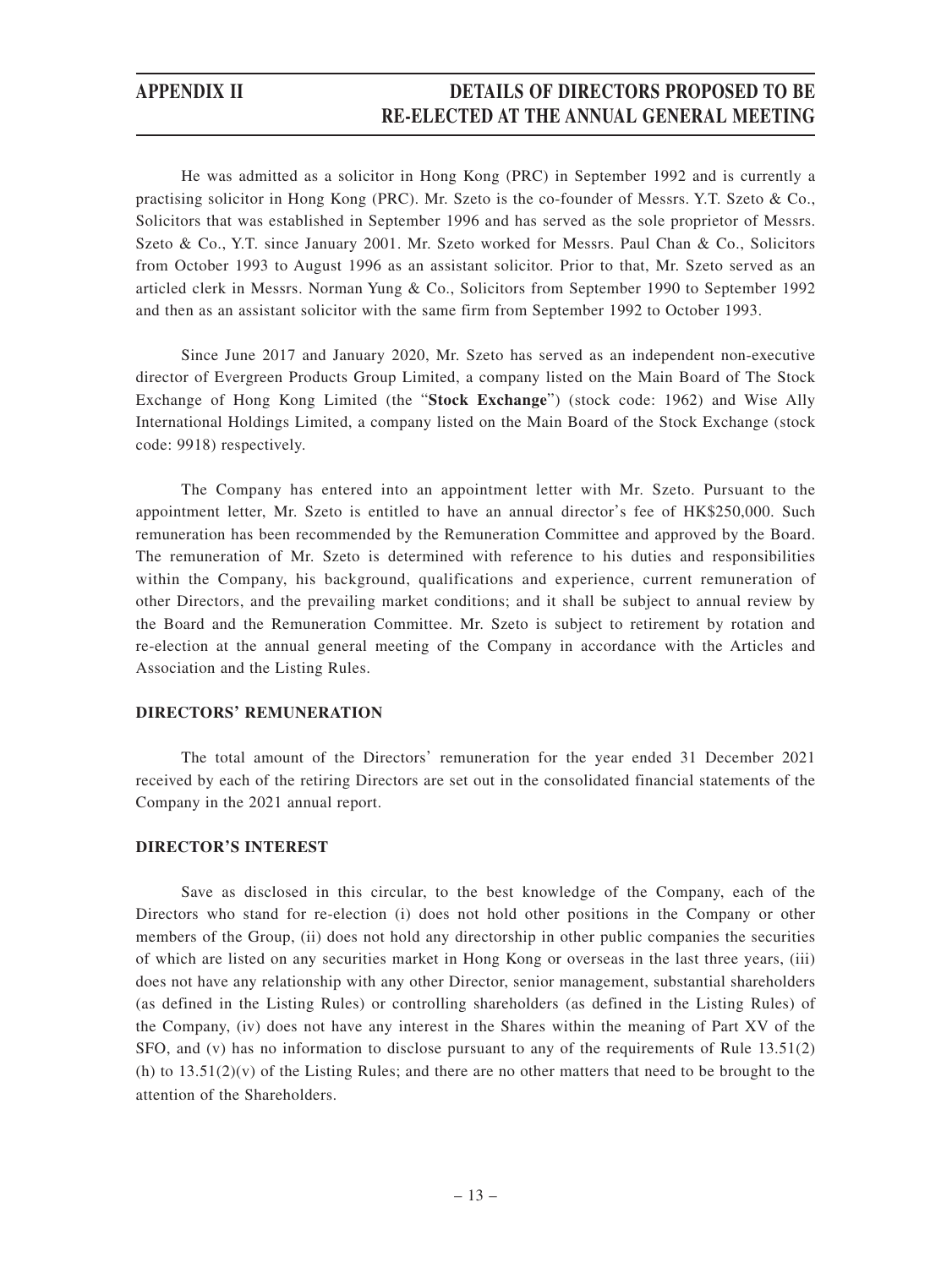

(Incorporated in the Cayman Islands with limited liability) **(Stock Code: 976)**

# **NOTICE OF ANNUAL GENERAL MEETING**

**NOTICE IS HEREBY GIVEN** that the Annual General Meeting of Chiho Environmental Group Limited (the "**Company**") will be held at 23/F., Infinitus Plaza, 199 Des Voeux Road Central, Hong Kong on Thursday, 21 July 2022 at 10:00 a.m. for the following purposes:

### **ORDINARY RESOLUTIONS**

- 1. To review and approve the audited consolidated financial statements, the report of the directors of the Company (the "**Directors**") and the report of the independent auditor of the Company for the year ended 31 December 2021.
- 2. To re-elect Mr. Li Linhui as an executive Director.
- 3. To re-elect Mr. Yao Jietian as an executive Director.
- 4. To re-elect Prof. Yan Guowan as an independent non-executive Director.
- 5. To re-elect Mr. Szeto Yuk Ting as an independent non-executive Director.
- 6. To authorise the board of Directors (the "**Board**") to fix the Directors' remuneration.
- 7. To re-appoint PricewaterhouseCoopers as auditor of the Company and to authorise the Board to fix its remuneration.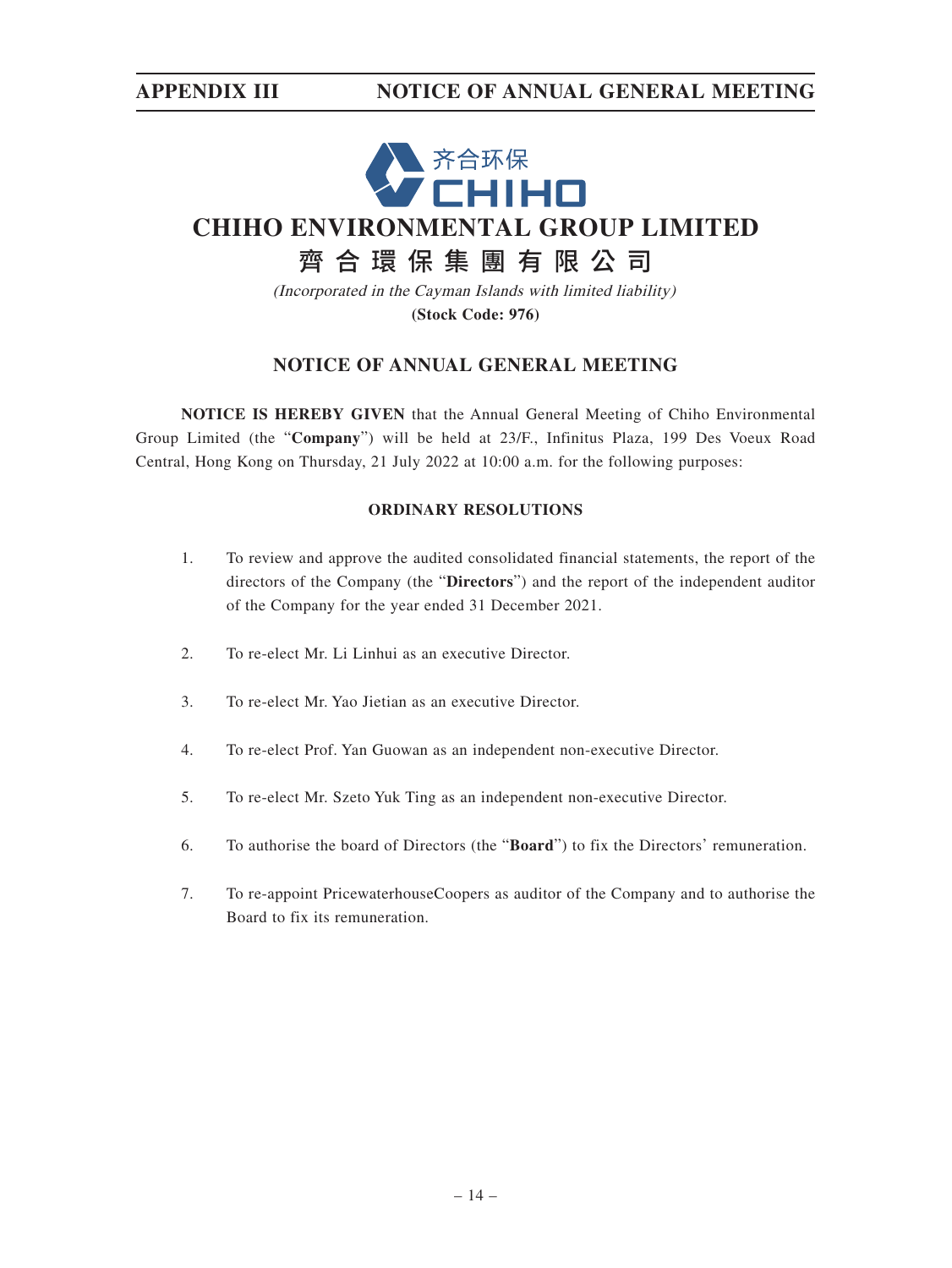8. To consider and, if thought fit, pass with or without amendment(s), the following resolution ("**Resolution**") as an ordinary resolution of the Company ("**Ordinary Resolution**"):

### "**THAT**:

- (a) subject to paragraph (c) of this Resolution, and pursuant to the Rules (the "**Listing Rules**") Governing the Listing of Securities on The Stock Exchange of Hong Kong Limited (the "**Stock Exchange**"), the exercise by the Directors during the Relevant Period (as hereinafter defined) of all the powers of the Company to allot, issue and deal with additional shares of HK\$0.01 each in the share capital of the Company (the "**Shares**") or securities convertible into Shares and to make or grant offers, agreements and options (including but not limited to warrants, bonds and debentures convertible into Shares) which might require the exercise of such power be and is hereby generally and unconditionally approved;
- (b) the approval in paragraph (a) of this Resolution shall authorise the Directors during the Relevant Period to make or grant offers, agreements and options (including but not limited to warrants, bonds and debentures convertible into Shares) which might require the exercise of such power during or after the end of the Relevant Period;
- (c) the total number of Shares allotted or agreed conditionally or unconditionally to be allotted (whether pursuant to an option or otherwise) by the Directors pursuant to the approval in paragraph (a) of this Resolution, otherwise than pursuant to (i) a Rights Issue (as hereinafter defined); or (ii) the exercise of rights of subscription or conversion under the terms of any warrants or other securities issued by the Company as at the date of this Resolution carrying a right to subscribe for or purchase Shares or otherwise convertible into Shares; or (iii) the exercise of the subscription rights under the share option schemes of the Company; or (iv) any scrip dividend scheme or similar arrangement for the grant or issue of shares or rights to acquire Shares of the Company, shall not exceed 20% of the total number of shares of the Company in issue as at the date of the passing of this Resolution provided that if any subsequent consolidation or subdivision of share of the Company is affected, the maximum number of shares that may be issued pursuant to the approval in paragraph (a) above as a percentage of the total number of issued shares immediately before and after such consolidation or subdivision shall be the same and such maximum number of shares shall be adjusted accordingly; and the said approval shall be limited accordingly; and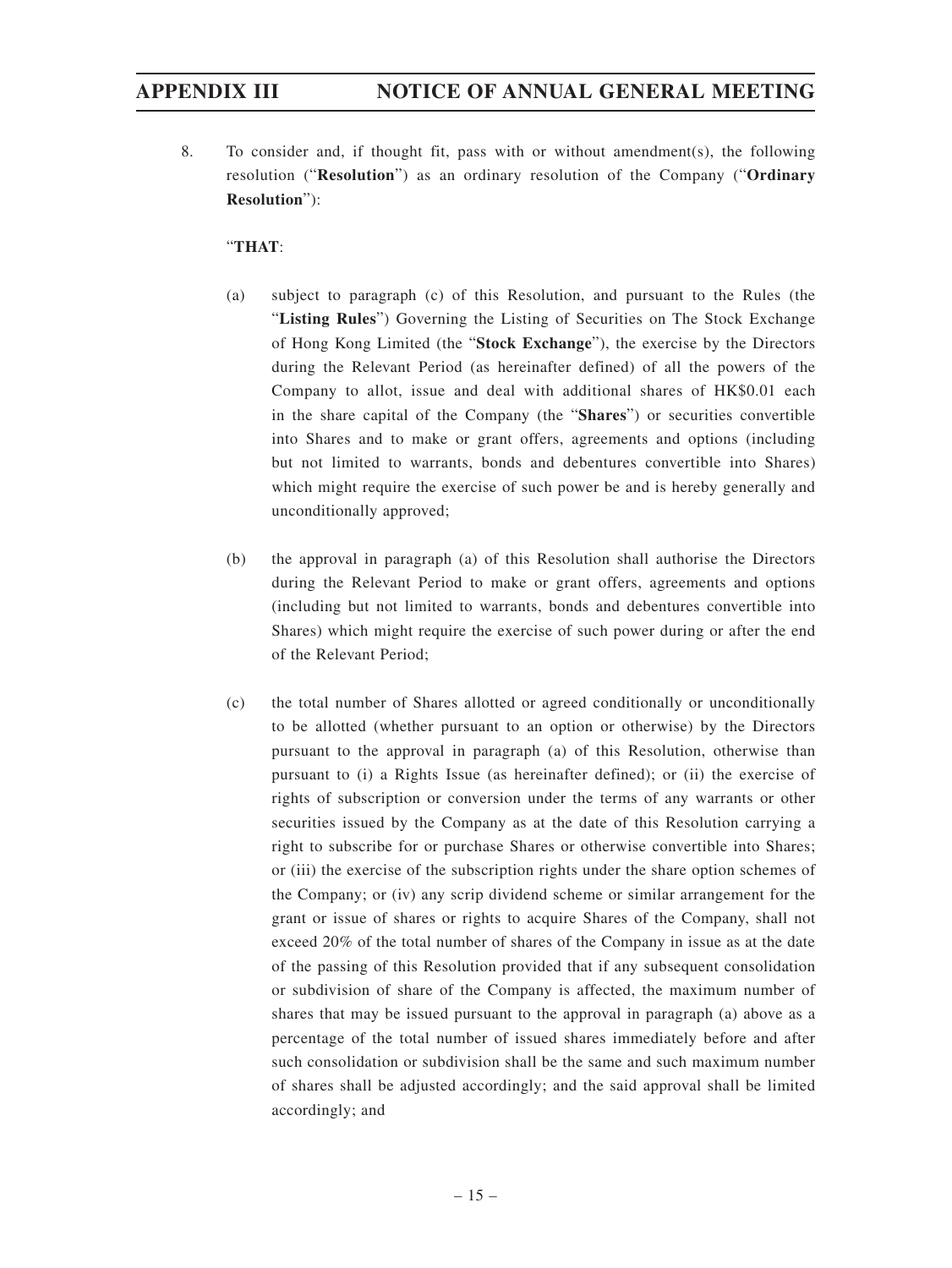(d) for the purpose of this Resolution:

"**Relevant Period**" means the period from the passing of this Resolution until whichever is the earlier of:

- (i) the conclusion of the next annual general meeting of the Company following the passing of this Resolution;
- (ii) the expiration of the period within which the next annual general meeting of the Company is required to be held by the articles of association of the Company and any applicable laws;
- (iii) the revocation or variation of the authority given under this Resolution by an Ordinary Resolution of the shareholders of the Company in general meeting; and

"**Rights Issue**" means an offer of Shares open for a period fixed by the Directors to holders of Shares whose names appear on the register of members of the Company on a fixed record date in proportion to their then holdings of such Shares (subject to such exclusions or other arrangements as the Directors may deem necessary or expedient in relation to fractional entitlements or having regard to any restrictions or obligations under the laws of, or the requirements of any recognised regulatory body or any stock exchange in, any territory applicable to the Company)."

9. To consider and, if thought fit, pass with or without amendment(s) the following Resolution as an Ordinary Resolution:

### "**THAT**:

(a) subject to paragraph (b) of this Resolution, the exercise by the Director during the Relevant Period (as hereinafter defined) of all the powers of the Company to repurchase Shares on the Stock Exchange subject to and in accordance with all applicable laws and/or the requirements of the Listing Rules, be and is hereby generally and unconditionally approved;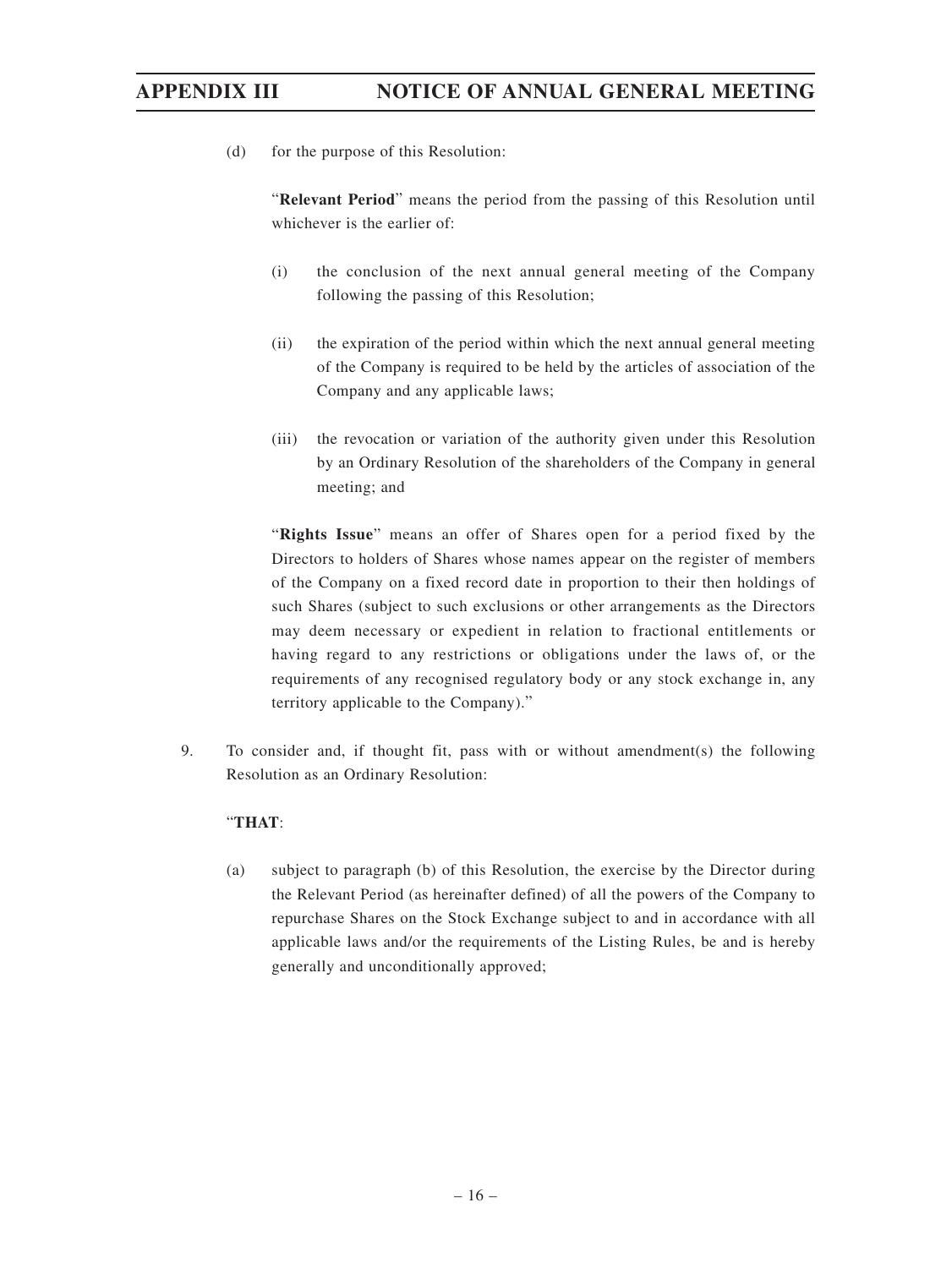- (b) the total number of the Shares to be repurchased pursuant to the approval in paragraph (a) of this Resolution shall not exceed 10% of the total number of shares of the Company in issue as at the date of the passing of this Resolution provided that if any subsequent consolidation or subdivision of shares of the Company is affected, the maximum number of shares that may be repurchased pursuant to the approval in paragraph (a) above as a percentage of the total number of issued shares immediately before and after such consolidation or subdivision shall be the same and such maximum number of shares shall be adjusted accordingly; and the said approval shall be limited accordingly; and
- (c) for the purpose of this Resolution:

"**Relevant Period**" means the period from the passing of this Resolution until whichever is the earlier of:

- (i) the conclusion of the next annual general meeting of the Company following the passing of this Resolution;
- (ii) the expiration of the period within which the next annual general meeting of the Company is required to be held by the articles of association of the Company and any applicable laws; and
- (iii) the revocation or variation of the authority given under this Resolution by an Ordinary Resolution of the shareholders of the Company in general meeting."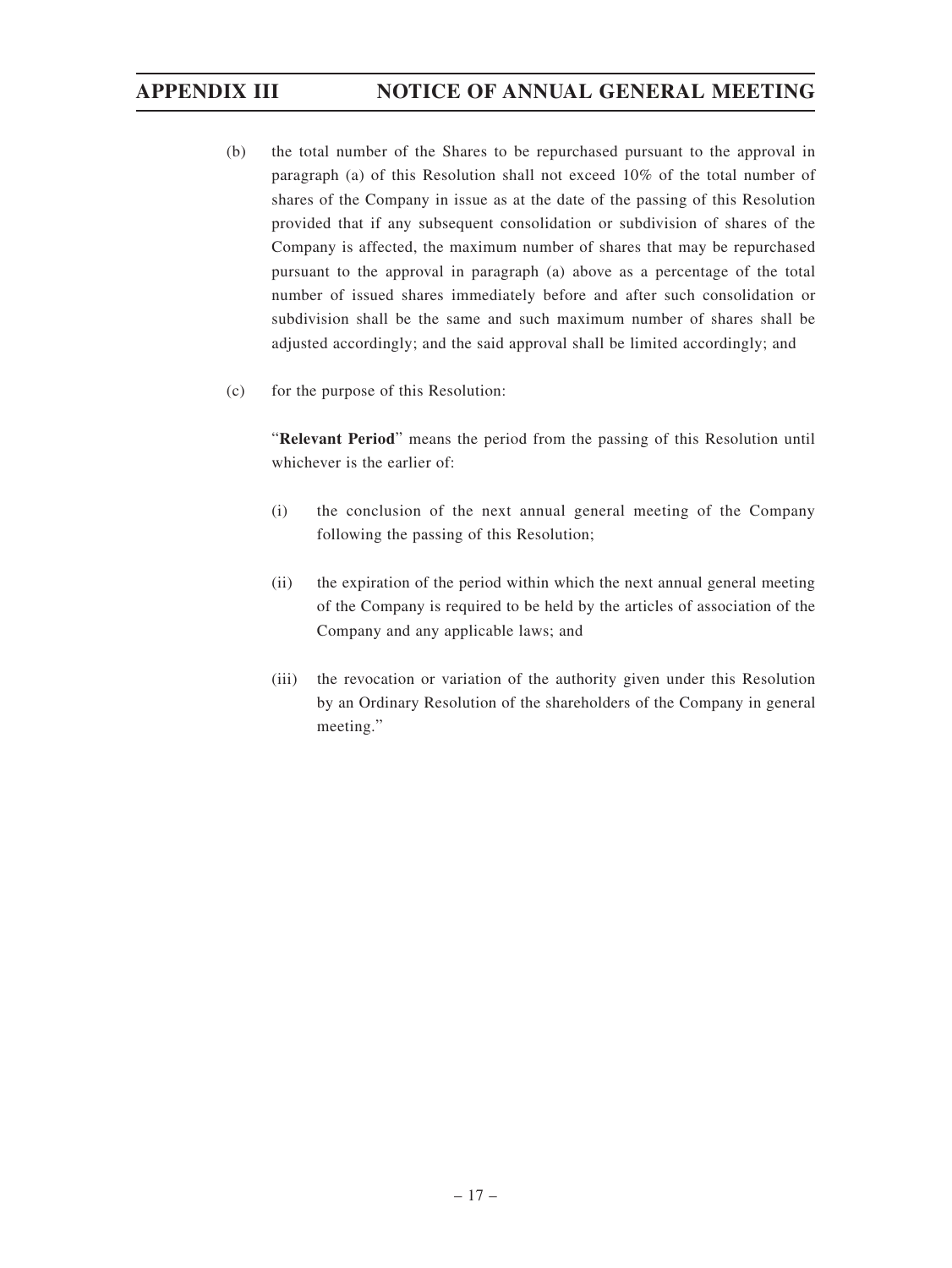10. To consider and, if thought fit, pass with or without amendments the following Resolution as an Ordinary Resolution:

"**THAT** subject to the passing of Ordinary Resolutions nos. 8 and 9 above, the general mandate granted to the Director pursuant to Ordinary Resolution no. 8 be and is hereby extended by the addition to the total number of shares of the Company which may be allotted and issued or agreed to be allotted and issued by the Directors pursuant to such general mandate of an amount representing the aggregate nominal value of the share capital of the Company repurchased by the Company under the authority granted pursuant to Ordinary Resolution no. 9, provided that such extended amount shall not exceed 10% of the total number of shares of the Company at the date of passing of the said Resolution."

> By Order of the Board **Chiho Environmental Group Limited Li Linhui** Chairman

Hong Kong, 13 June 2022

Registered Office: Cricket Square Hutchins Drive P.O. Box 2681 Grand Cayman KY1-1111 Cayman Islands

Principal Place of Business in Hong Kong: 48 Wang Lok Street Yuen Long Industrial Estate Hong Kong